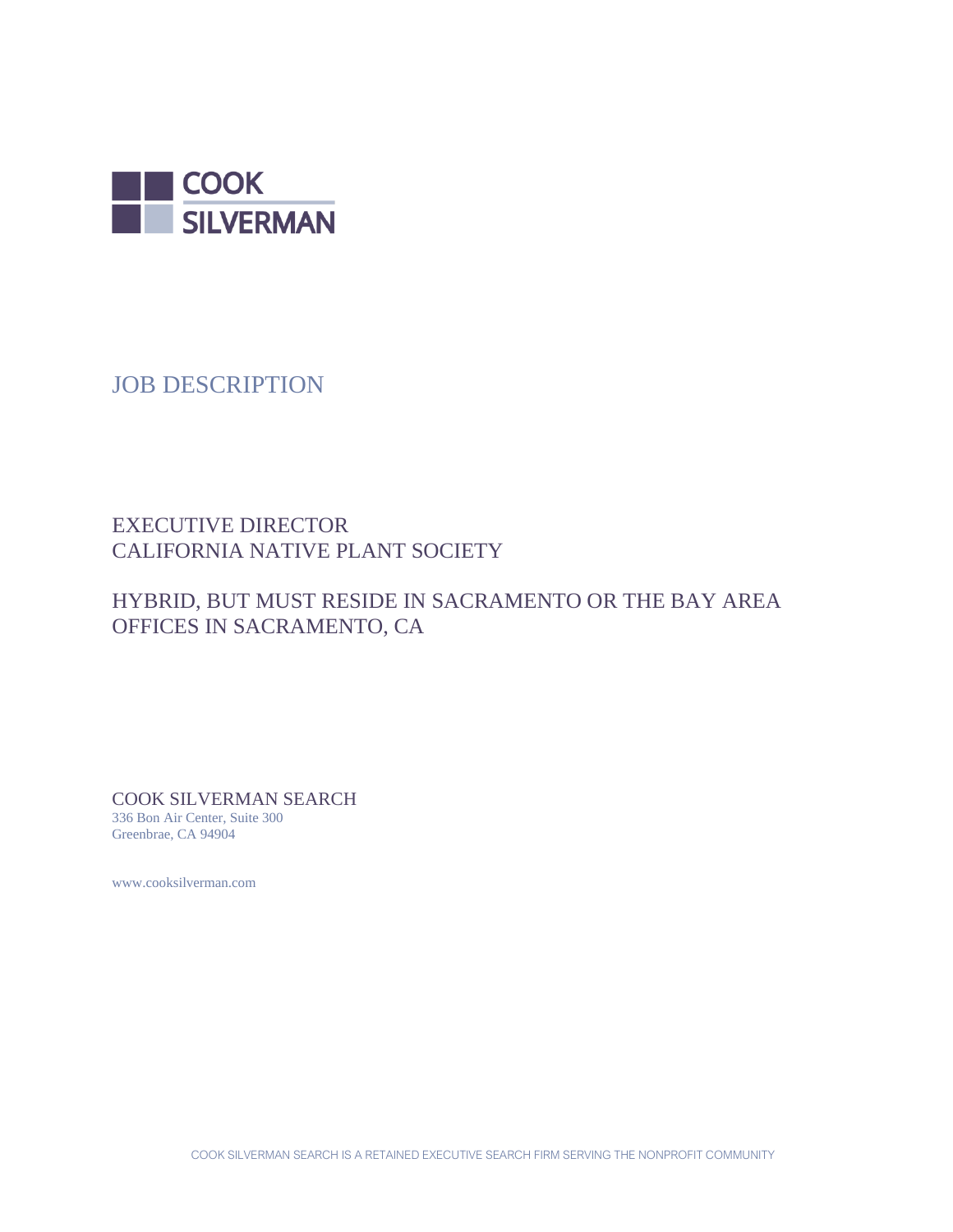

## ABOUT CALIFORNIA NATIVE PLANT SOCIETY (CNPS)

The California Native Plant Society (CNPS, [www.cnps.org\)](http://www.cnps.org/) is the state's leading voice in conservation, plant science, and native plant appreciation. Founded in 1965, with more than 11,000 members in 35 chapters across California and Baja California Mexico, CNPS's mission is to conserve California native plants and their natural habitats, and increase understanding, appreciation, and horticultural use of native plants. CNPS achieves this mission through nine programs: Conservation, Biodiversity, Rare Plant, Vegetation, Development, Education and Engagement, Horticulture, Operations, and Public Affairs.

The CNPS organizational structure consists of local chapters and their members, a Chapter Council, a Board of Directors, Executive Director, staff, and Program Committees. The Chapter Council is composed of a delegate representing each chapter. The Chapter Council elects the Board of Directors. The Board of Directors and Chapter Council collaborate on important projects with joint committees composed of representatives from both bodies.

For more information, please visit [www.cnps.org/](http://www.cnps.org/)

## POSITION OVERVIEW

CNPS is seeking an innovative and strategic thinker, who is passionate about conservation, to serve as the organization's Executive Director (ED) and as a leader in California's conservation community.

Reporting to the Board of Directors, the Executive Director (ED) serves as the lead executive of the organization, responsible for operating CNPS in alignment with the organization's strategic goals, vision, and values. The ED will directly manage seven Program Directors (Senior Operations Director, Senior Director of Public Affairs, Development Director, Conservation Director, Director of Biodiversity Initiatives, Rare Plant Director, and Vegetation Director), and lead a growing staff of more than fifty (50) full-time employees and 1,500 volunteers in 35 chapters statewide. In collaboration with staff, the ED will:

- Plan, budget, and fundraise for CNPS projects, programs, and operations
- Lead, support, and manage staff
- Cultivate partnerships and build coalitions
- Promote CNPS projects and programs broadly

The ED will establish and maintain a highly collaborative approach to management and program development that emphasizes cooperation, communication, delegation, transparency, and mutual trust.

## ARE YOU:

- a strong leader who is scientifically knowledgeable and comfortably articulate?
- someone who has a passion for managing large, multi-faceted, complex, and growing organizations with a diverse staff and a very strong volunteer base?
- someone who has proven experience with government and conservation advocacy work?
- a diplomatic leader who supports senior staff, but does not micromanage?
- an outstanding spokesperson/figure head for an organization?
- a thoughtful, inclusive leader that embodies diversity, equity, inclusion, and justice (DEIJ) values and practices in everything you do?
- a collaborative decision maker who can help set strategy for the future?

#### REPORTING RELATIONSHIPS

The Executive Director reports to the Board of Directors and oversees a staff of more than fifty and a statewide volunteer corps with more than 1,500 volunteers in 35 chapters.

## PRIMARY RESPONSIBILITIES

- Leads, collaborates with, and supports Program Directors in advancing the CNPS mission by implementing programs, developing new projects and programs, and operating the organization.
- Works effectively with the Board of Directors and Chapter Council, serving as a professional advisor to the Board and assisting the Board and Chapter Council and their committees.
- Maintains effective relationships between staff, chapters, and members, ensuring chapter concerns are reflected in organizational planning and implementation.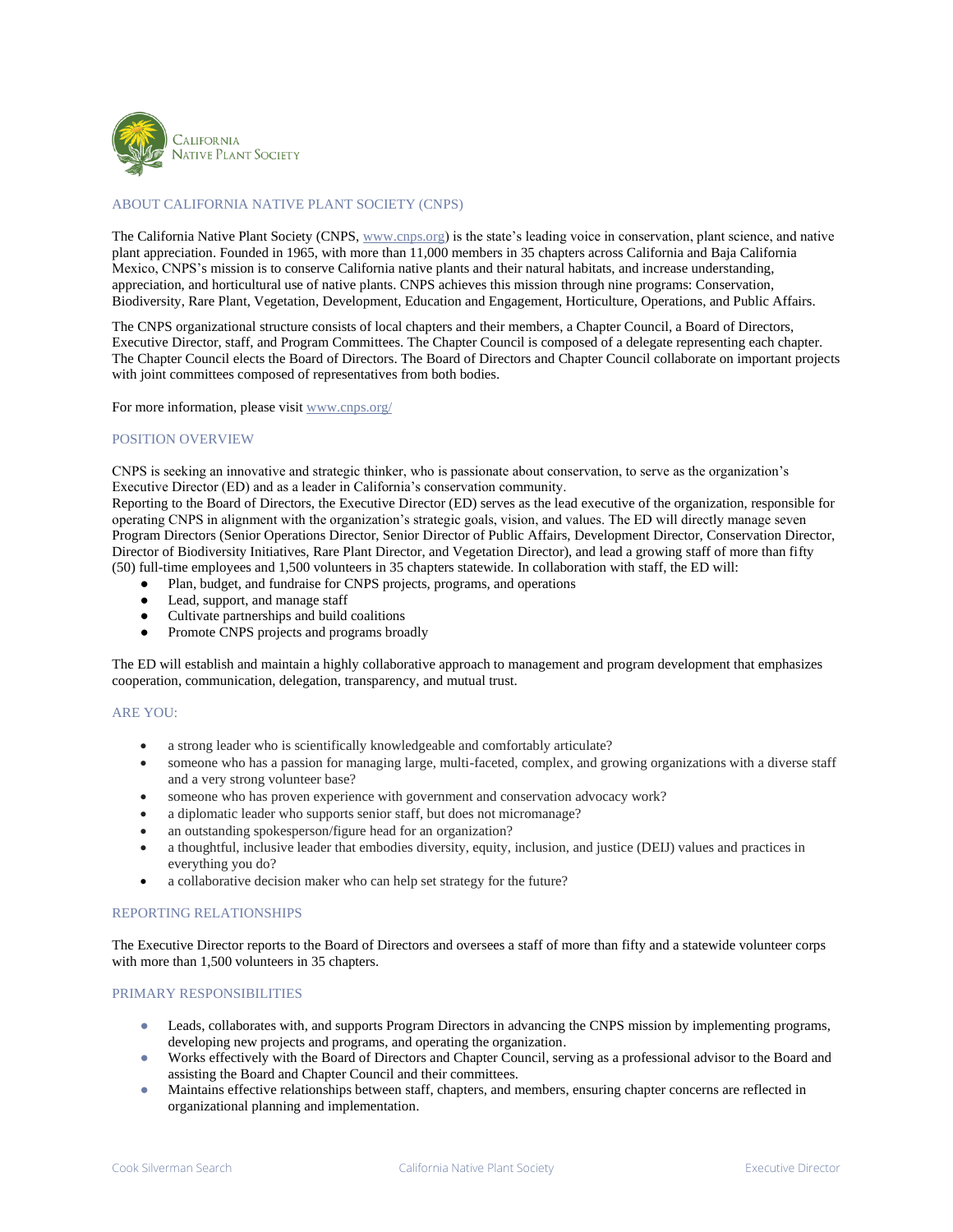- Advances diversity throughout CNPS's culture, structures, policies, and operations and serves as a leader in advancing equity, access, and inclusion in the California conservation space.
- Works closely with the Senior Director of Public Affairs to promote CNPS in the conservation community through direct involvement and public relations, including personal contact, descriptive program literature, and work with the media.
- Establishes and maintains positive working relationships and collaborative arrangements with donors, grantors, funders, government agencies, non-governmental organizations, and other partners.
- In partnership with the Development Director, expands CNPS's base of supporters through membership development, grant and contract solicitation, and donor cultivation.
- Works closely with the Senior Director of Operations to ensure the fiscal stability and long-term viability of CNPS, and the effective and efficient management of the organization's financial resources.

## **OUALIFICATIONS**

- Ten years or more of executive or senior leadership experience, including experience managing remote teams
- Experience creating a shared vision that inspires and motivates others, and implementing pathways to achieve that vision
- Experience with nonprofit fundraising, including cultivating individual and institutional donor relationships, and soliciting major gifts
- Engaging, authentic, and thoughtful leadership style that welcomes input from colleagues
- Demonstrated understanding of and training and experience within diversity, inclusion, equity, and justice
- Strong supervision and project management skills, including demonstrated ability to successfully address complicated issues with diplomacy and resilience
- Experience working in or with an organization that collaborates with public agencies
- Genuine, diplomatic, supportive, calm, humble, kind, courageous, charismatic, and inclusive leader
- Financial acumen to develop, track, and manage a \$10 million budget that includes general and restricted funds, government contracts, and long and short-term investments
- Excellent communication skills including the ability to be a compelling voice for the CNPS mission, vision, and values in ways that are both accessible and engaging to individuals and large audiences
- At least seven years' experience with California conservation challenges and opportunities and familiarity with local organizations and government agencies working on these issues
- Bachelor's degree in biology, ecology, natural resource management, environmental planning, or a related field; or equivalent experience
- Passion for the mission of the California Native Plant Society

## Preferred Qualifications

While CNPS recognizes that not every individual will exhibit all these characteristics, the successful candidate will possess at least one – and ideally more than one – of the following:

- Prior experience working with a nonprofit board and demonstrable understanding of board governance, and decisionmaking.
- Experience with nonprofit organization development, with a track record of establishing strong and effective teams as well as developing operational infrastructure to support a growing organization.
- Fluency in Spanish or other languages spoken in California.
- Knowledge of CNPS and familiarity with native plants and plant communities and their ecology throughout California.
- A graduate degree in biology, ecology, natural resource management, environmental planning, or a related field.

### Physical requirements

This job requires prolonged sitting, use of computer and mouse, and ability to participate in field trips including traveling off trail in sites with variable grade. Reasonable accommodations may be made to enable individuals with disabilities to perform the essential functions.

#### Additional information

- Work requires regular travel throughout California. Work travel is reimbursed.
- Work schedule is generally eight hours a day, Monday to Friday. Flexible schedules are possible.
- Evening and weekend work may be required to meet deadlines or to participate in meetings and activities.
- A valid driver's license is required.
- This is a California-based position.

## DEIJ STATEMENT